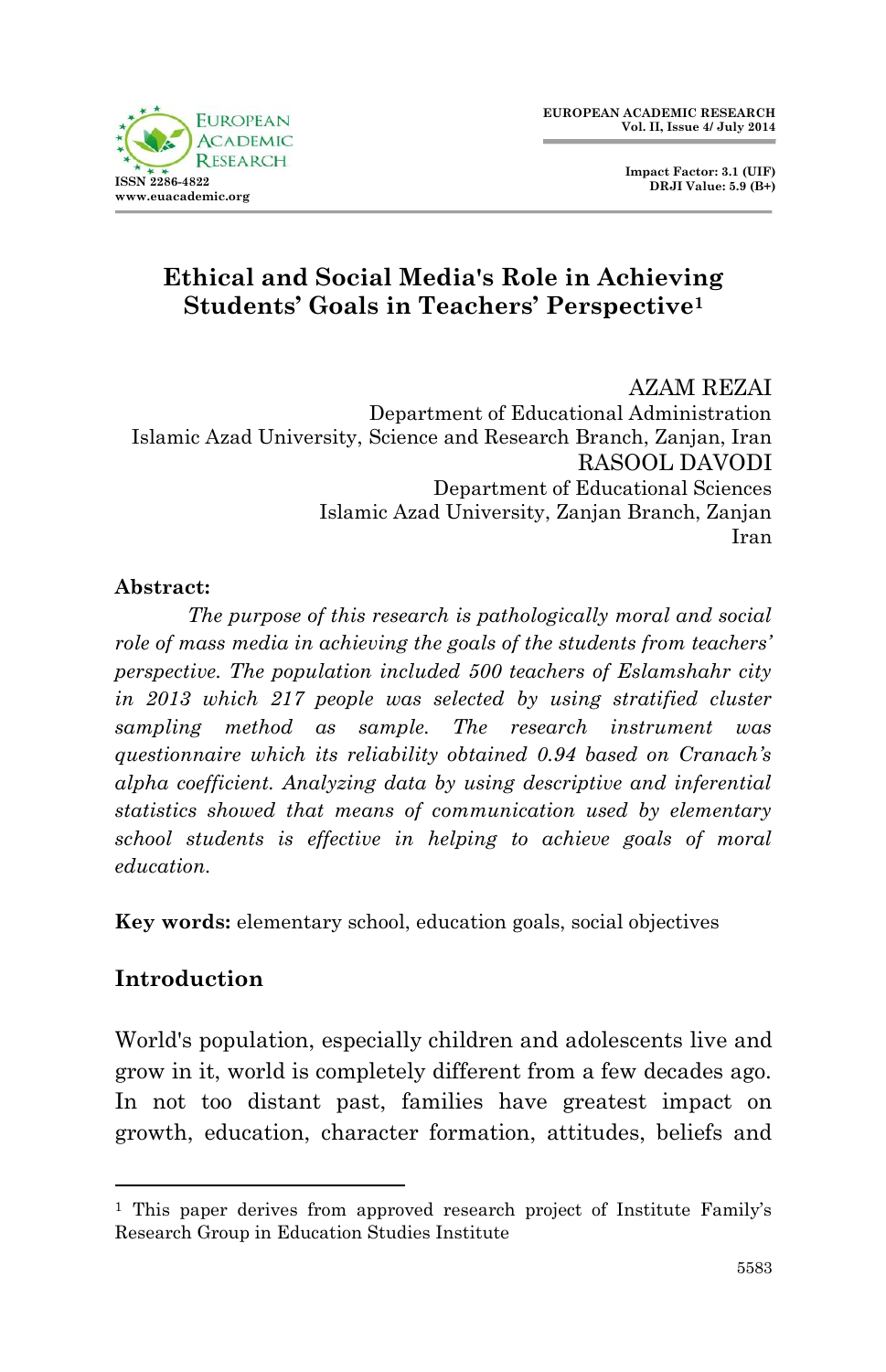values of individuals and their experiences of individuals directly, face to face and were confined to their environment. But today, with great advancements in technology and media revolution that has occurred in media such as TV, satellite, Internet, mobile phones, electronic games, and plenty of alternative parents, relatives, teachers, coaches and other factors affecting education of next generation (Richard Jackson Harris, 2009).

Jean d'Ormesson renowned novelist and member of French Academy, has written two major and very important institutions that have been contributed to country's cultural development, education and television.Cultural development is not only an art but also to his overall development of mental faculties and imagination that allows each individual to a higher meaning to their lives and society in which it lives (Atkinson, Raboy, 2005). Indeed we should know that what children learn from media (Hakim Ara,2008). They also want to know role of media ethics and social goals for children and elementary school students' mean? Although specific initiatives aimed at supporting teaching social behaviors and attitudes in our country there is TV, but not enough(Broadcasting Research Center, 2009).

In terms of age, most often between 8 and 12 years of benchmarking increases and then slowly goes down after this age, children can have their own set of ideas and opinions and more able to discern good from bad and unrealistic violence and real violence in observed films and programs(Herold,1986 ; Crash,2006).

Every society in accordance with their terms, culture, growth and decline has faced with variety of distractions and problems facing a damaging effect on progress of society. Understanding such factors can pave path towards prosperity and cooperation so that they also understand and act to prevent it from continuing to provide solutions to community health. For example, issue of improper use of media as it is considered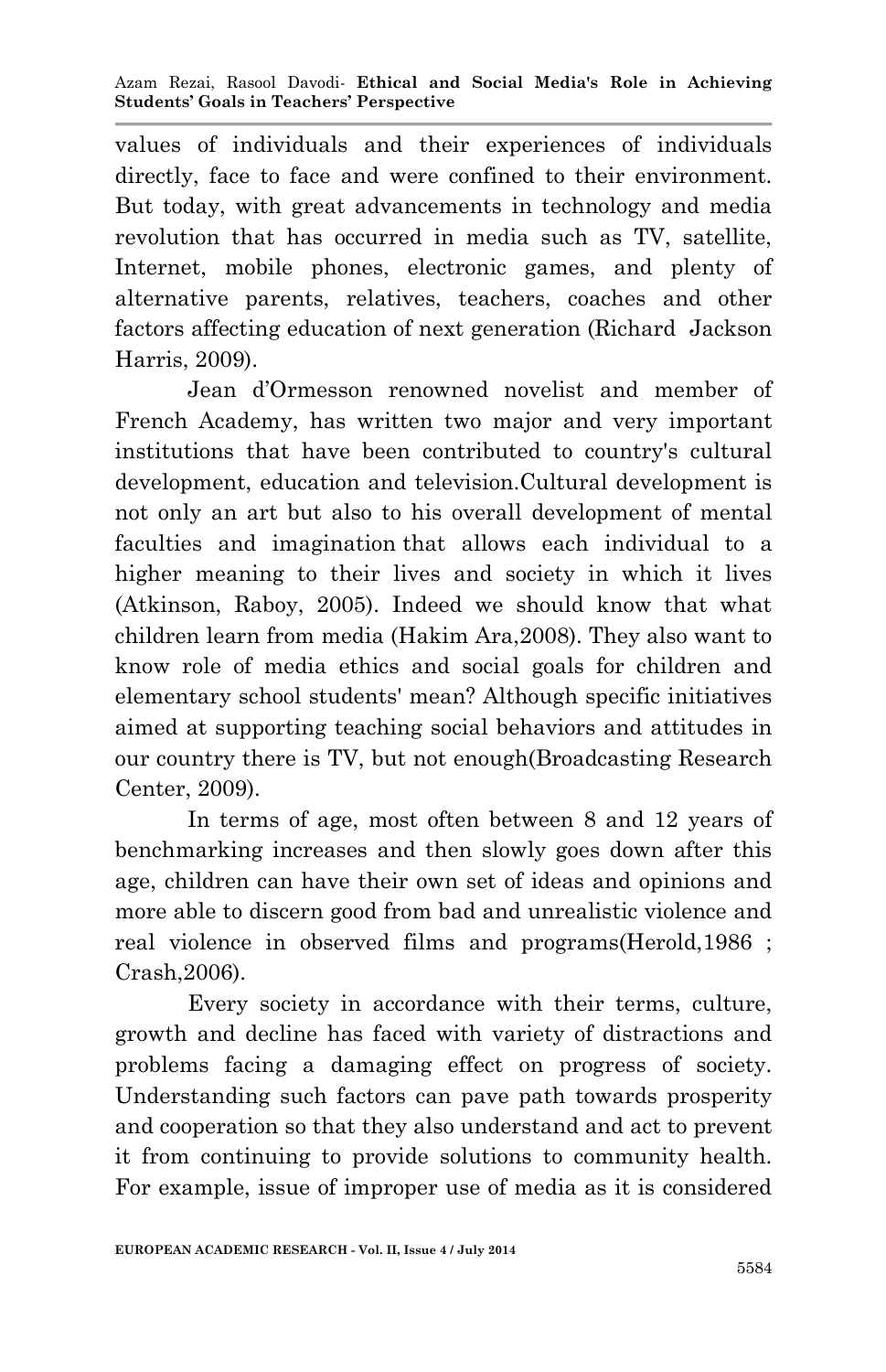an individual problem but a social problem. On social level, leading to loss of potential energy of force and deflection (Motahari,1988).

Education alone can not do school. School officials provide a pattern while guys in media are frequently in conflict with one another pattern. There should be a contradiction of what we're taught to him and he sees something else (document fundamental transformation of Education, 2011).

One reason is that amount of variability in results of measurements that can be attributed to television content, has almost same amount which can be attributed to school and parents, and it is clear that even 5% of variability is also important (Dour, 1995).

Targeted investigation of watching TV programs and controls can lead lot of long-term goals of education and led Muslim community in positive direction and in mainstream and a healthy society. Therefore, given importance of this issue and lack of adequate study on impact of media on children's television, especially in our country,this study aims to identify role of media in social and moral purposes of education was equal to 2025 horizon perspective in addition to role of media in order to determine current status, can provide these strategies.

## **Background**

Theoretical models of impact that their primary focus is on television, under titles such as filtering theory, cultivation theory and social learning theory is known. All three theories on Asasnd driving television content that children are exposed to it which means children watch and listen anything that TV shows, that have affected by things to be offered clearest and most convincing.Refining theory(psychological discharge) to watch content that initial psychological tendencies (eg, aggression and gender) will be considered immediately allows children to energy that is associated with desire to evacuate,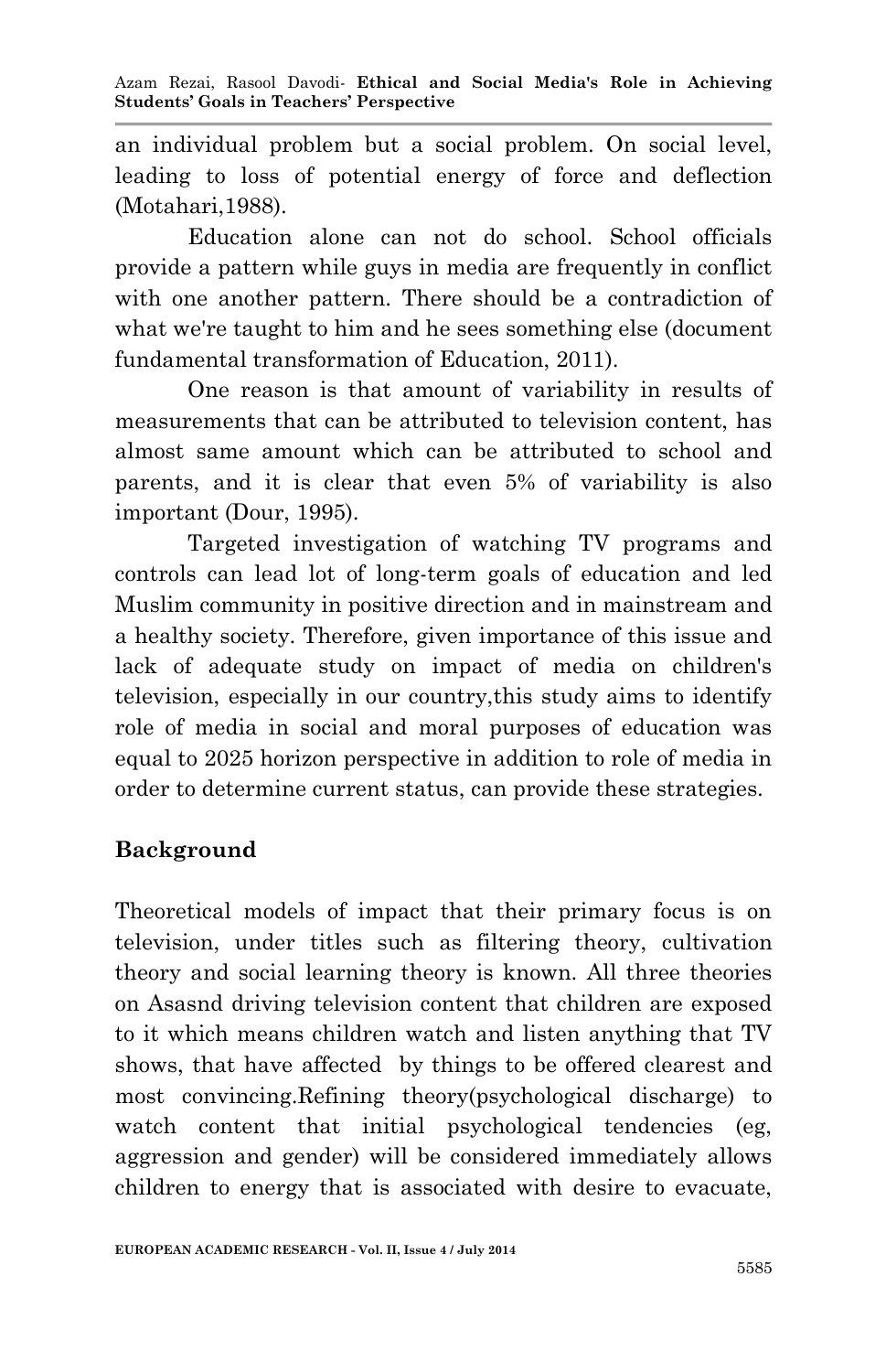and so in later stages of action interaction with other people, less energy it will take to drain off. According to this theory, watch powerful human emotion that is displayed and will act accordingly reduced accumulation is such excitement in viewer. Cultivation theory, repeated viewings of content that reflects inevitability of a particular worldview, a worldview that leads implanted in children's programs to be viewed. Based on social learning theory, learning theory, sometimes also called an observation or theory, modeling, watching any content causes to once child's reason for recreating an environment that is deat to reproduce content (Feshbach,1955,1962; Feshbach and Singer,1971).

Use and satisfaction theory, one of the best explanations for answers to these questions will determine what reasons might be watching TV poses. According to principles of this approach to meet needs and desires of people and of course many children are excited to sit down to watch TV,yet that is pursuing goal of watching all TV programs applicable only may be for leisure or pleasure.

The survey by Greenberg (1976) in London among children 9 and adolescents 12 to 15 years old were they asked gathering titled "Why I watch TV?".

Depth analysis of these eight categories of writing reason why they watch TV and draw out reasons included: spending time, amnesia (never mind), learning about things, learning about their excitement and arousal (excitement seeking) peace issue, seeking companionship (of others) and watch as a habit.

An investigation of long distance communication, especially World War II began, and almost all aspects and areas of concern found (Rafi-Pour, 1999). Influence of mass media, from its inception, more or less was considered (King, 1975). In particular, this means generally and fundamentally influence on society have been developed for this purpose.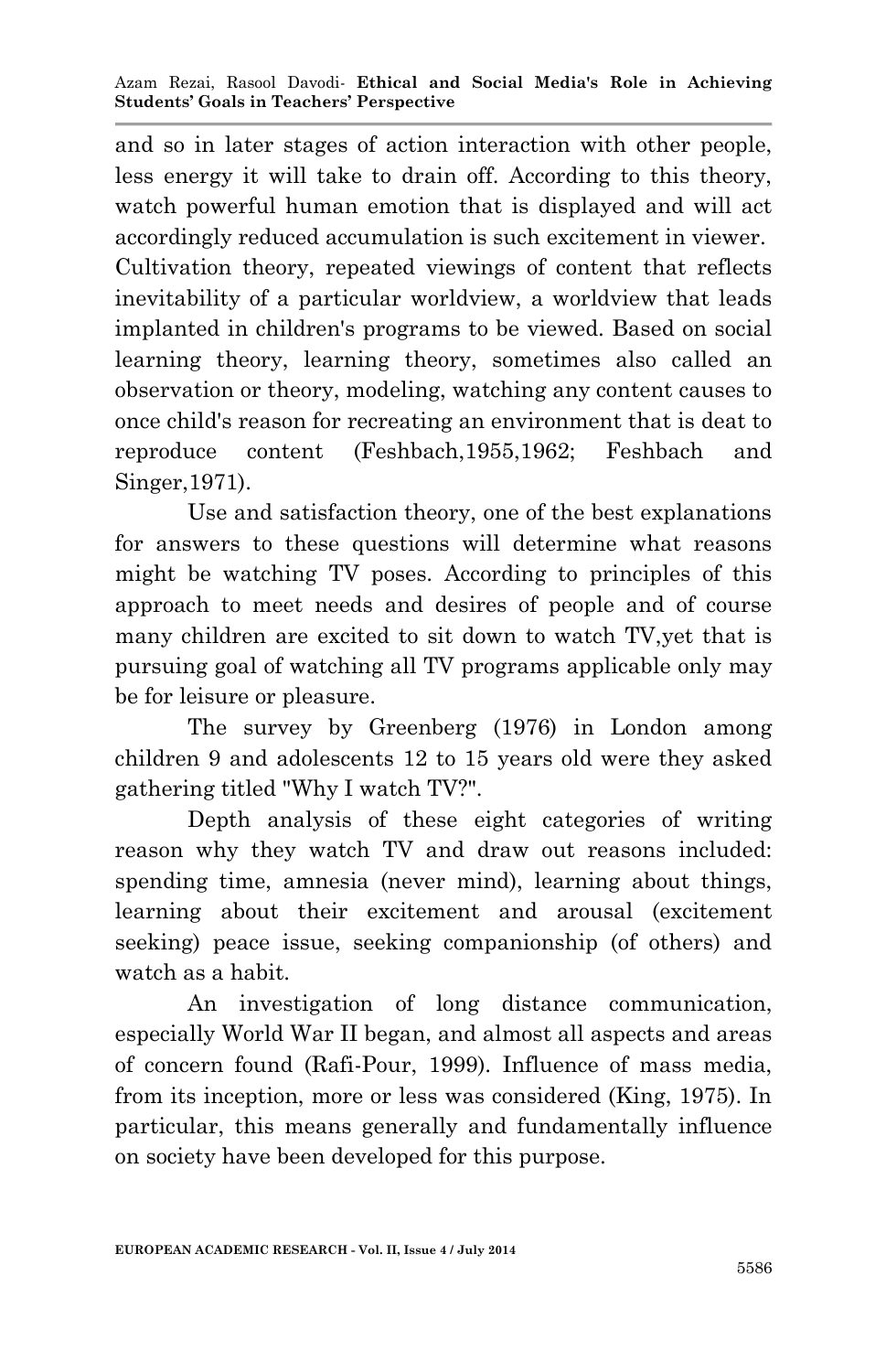Azam Rezai, Rasool Davodi*-* **Ethical and Social Media's Role in Achieving Students' Goals in Teachers' Perspective**

The Mac Kambz, (1981) "A lot of times in media that people say what they think, they are not successful, but that's to tell your audience about what they think, surprisingly successful said. »

The impact on the public, through the media, most Americans have been successful. They produce a variety of interesting applications; method is very effective, powerful impact on members of their community and other communities (through issuance of these films).

Television as one of the most powerful and influential element of time in shaping behavior, beliefs, emotions, and our individual and social relationships play a major role, positive aspect, television serves as an huge influence of short-term and long-term. TV can be channeled through community, teaching children correct and necessary, interesting and enjoyable hobby and preoccupation to establish their level of knowledge and insight to identity and personality it increased

From negative aspect, television Can be a very bad student and destructive. Several studies from 1950s in world and especially in America has shown that TV too much social patterns and individual members of a community to teach, and if these patterns are inconsistent with standards of health or belief or behavior in a society, not only in short term shaping character and behavior of individuals, especially children and teenagers, but also influence long term.

IRIB as media broadcasting institution research so far has not directly related to functions of media. As a result, need for scientific research and a variety of multimedia functions realized in amount of noise and Symast (Sadeghi, 2013). Also on subject of present study indicate that previous researc that's been done in conformity with media education goals and background of research in this regard is very limited.

However, studies performed in relation to child and media that some of results are as follows: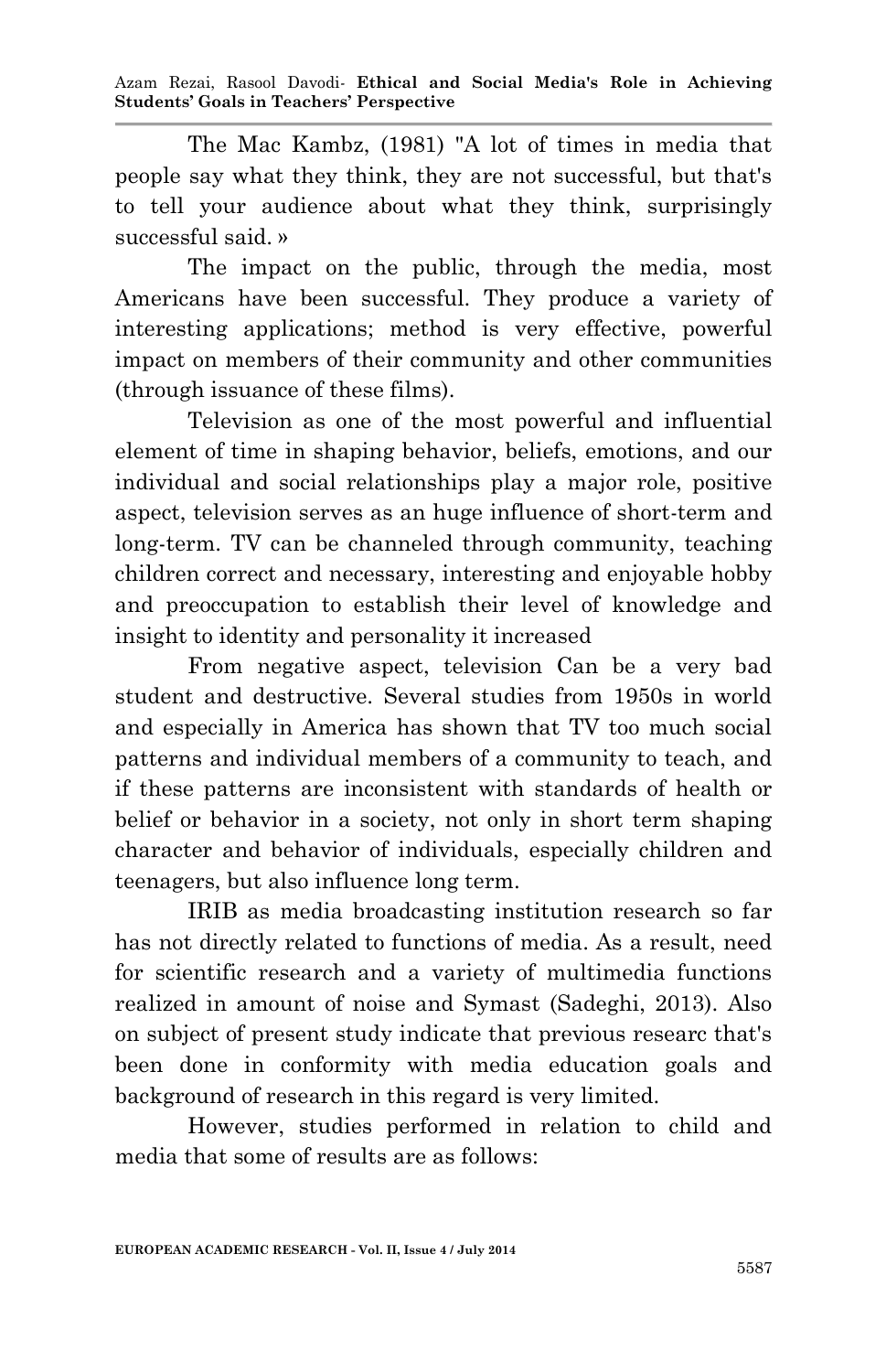Azam Rezai, Rasool Davodi*-* **Ethical and Social Media's Role in Achieving Students' Goals in Teachers' Perspective**

As televisions and children in study by Oppenheim in 1995, TV leads to more family members to stay at home, but in fact it does not connect.

Koenin, & Tomasg'a research (1994) as effects of television on development, influence of variables such as TV, precocious puberty, violence and aggression, stereotyping, and news programs have been investigated as factors affecting development.

Research as' media consumption among adolescents "in 2003 by a group of Spanish researchers used to describe mass media (television, cell phones, computers, Internet and video games) among adolescents and analyze their impact on on health and development have been carried out. Results indicate that adolescents during an average of 3 hours a day during week and on weekends an average of 2.3 hours a day and are paid to watch television**.** Researchers of this study believe that general social care professionals, especially health care professionals should be used in health education through mass media to encourage and educate teens about sensible use of these devices will increase. They went on to add that parents should take less than two hours restriction for use of mass media for their teens to exercise and that this means that there is bedroom hinder, we also believe that teenagers need their parents about video games and Internet access and e-learning applications and to monitor its.

Hornik (1981), based on different assumptions, different researches, evaluates, and came to conclusion that weak evidence that negative effects of television on children's academic skills are, in his opinion, more research shows negative effects of television on ability and interest in reading.

Sarokhani's study (2008) entitled "Children and Media," which was commissioned by Directorate General for Research Vision indicates that overall impact of television on children's academic performance is a complex issue and requires attention to many factors, that it appears that effects of television on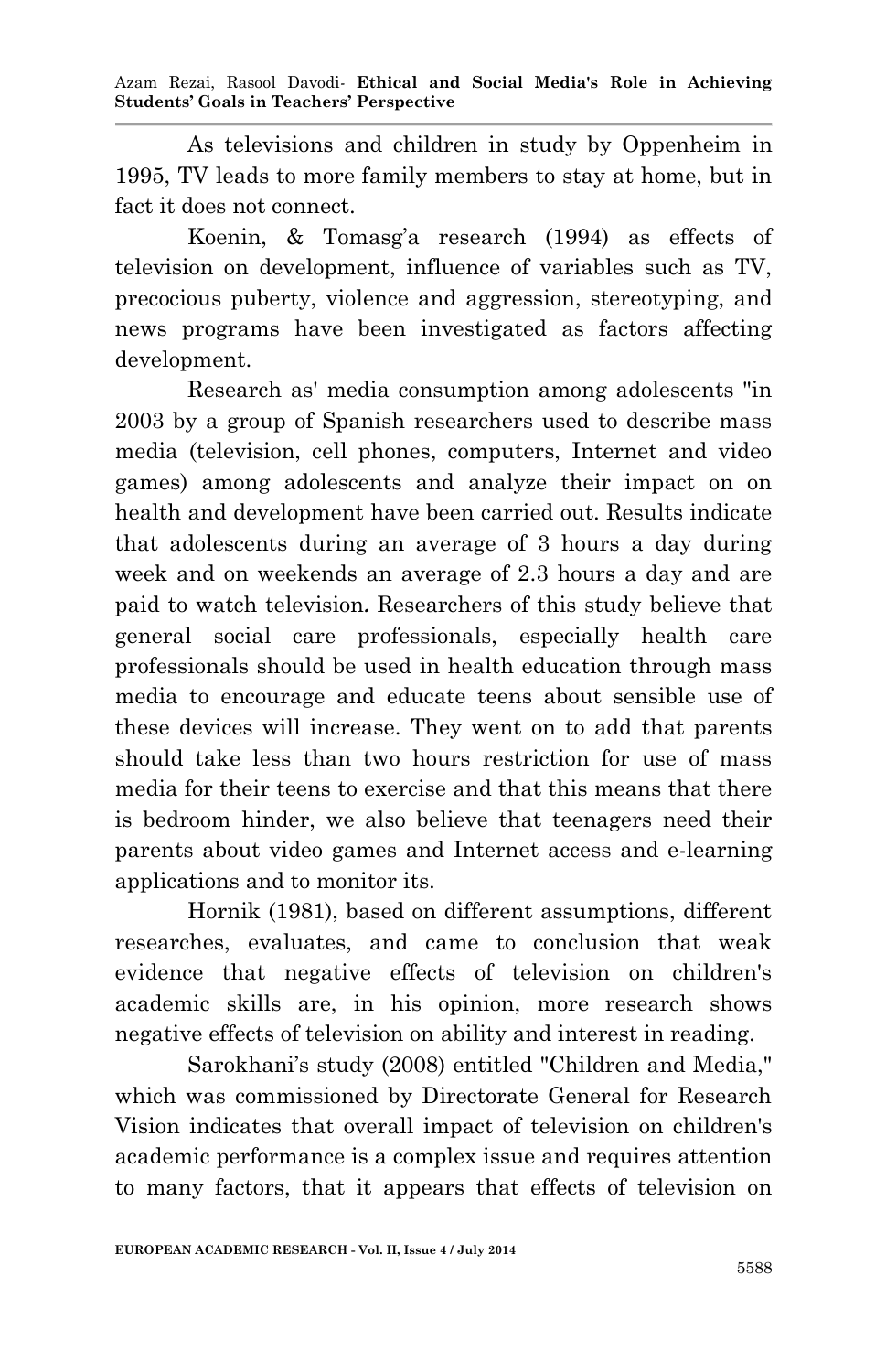children's academic skills is a function of the types of programs that are started.

## **Research Questions**

Main objective of this research is trying to answer some following basic questions;

1- Is media which used by primary school children effective in achieving goals of ethics education system?

2- Whether means of mass communication (television) used by elementary students in achieving social goals influence education system?

3- Do men and women teachers' views about impact of television on aims of education are different?

# **Research Methodology**

According to research questions, research is descriptive-survey results and because of lack of a standardized questionnaire in this regard, questionnaire instrument is used as a research tool that has two parts, first section of questions related to teachers' demographic characteristics including gender, age, teaching experience, qualification, teaching basic and second part is related to research questions

For each of topics listed in accordance with ethical objections to research questions, several question; social and educational development of Horizon Vision 2025 document prepared and then obtains validity and reliability, sample was distributed. Population consisted of 500 primary school teachers from third grade to sixth in Eslamshahr city in 2013 which 217 individuals using a stratified cluster sampling method was selected.To analyzes data of this study, 19 spss software was used in both descriptive statistics and illation. Descriptive statistics, frequency distribution, percentage, and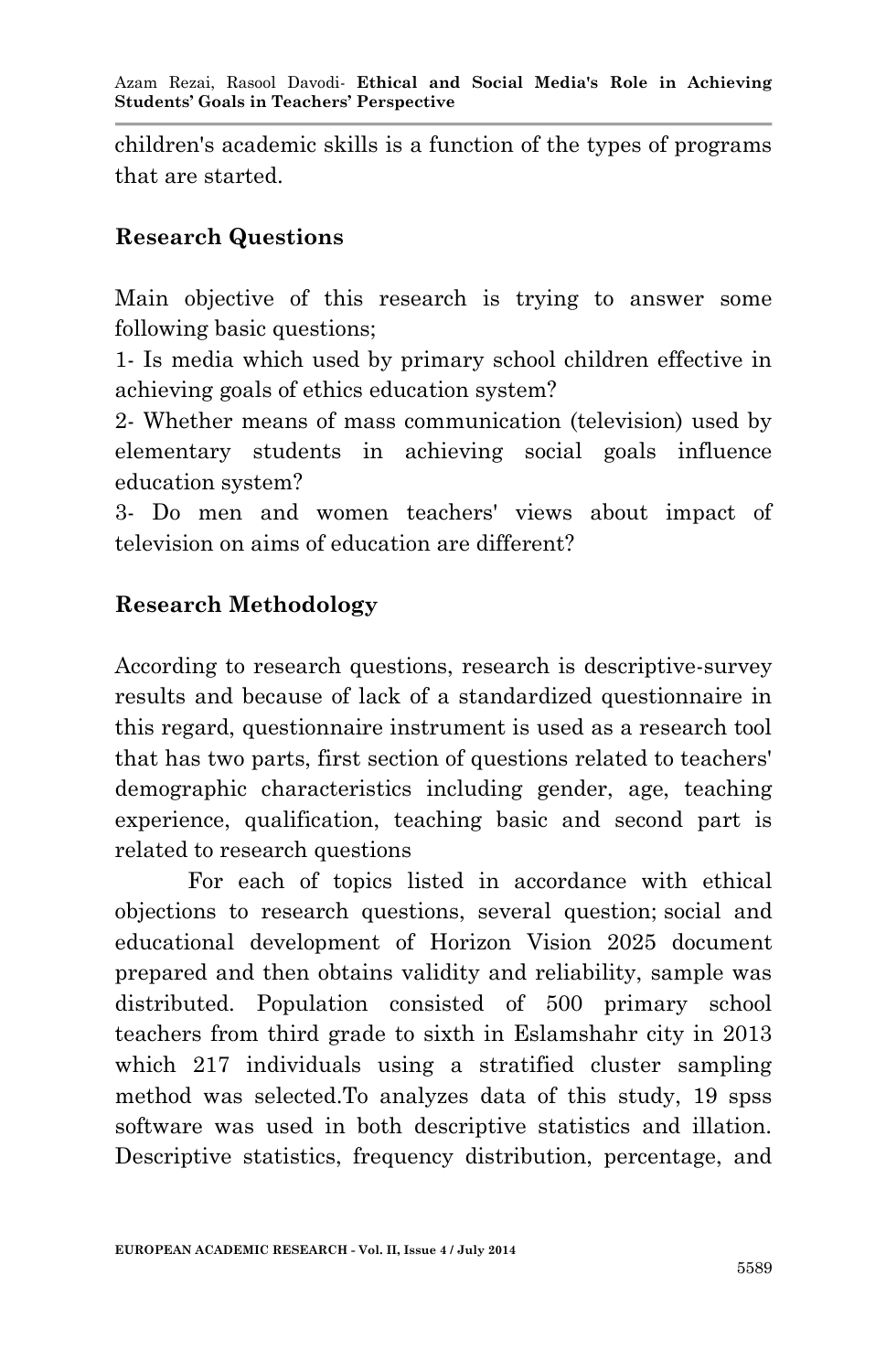Azam Rezai, Rasool Davodi*-* **Ethical and Social Media's Role in Achieving Students' Goals in Teachers' Perspective**

mean and standard deviation and inferential level, singlesample T-test for comparison between groups and T is used.

### **Findings**

First question: Is media which used by primary school children effective in achieving goals of ethics education system?

| SD    | Mean  | <b>Number</b> | Kind of Goal |
|-------|-------|---------------|--------------|
| 0.446 | 3.060 | Moral         | Social Goal  |

|  | Table 1: Mean and standard deviation of the sample |
|--|----------------------------------------------------|
|  |                                                    |

#### **Table 2: Single-sample t test for moral purposes**

| Sig   | Mean       | hypothetical df |     |       | Kind  | of |
|-------|------------|-----------------|-----|-------|-------|----|
|       | difference | Mean            |     |       | Goal  |    |
| 0.03  | 3.060      | 0.060           | 216 | 1.989 | Moral |    |
| 0.446 |            |                 |     |       | Goal  |    |

In above tables mean teachers' comments about realization of objectives of moral education system shows that mean is significantly higher than mean imaginary. It can be said that from perspective of teachers, media used by elementary school students to assist in achieving goals of ethics education system effective**.**

**Second Question;** whether means of mass communication (television) used by elementary students in achieving social goals influence education system?

**Table 3: Mean and standard deviation of the sample**

| SD    | Mean | Number | Kind of Goal |
|-------|------|--------|--------------|
| 0.468 | 3.03 | 917    | Social Goal  |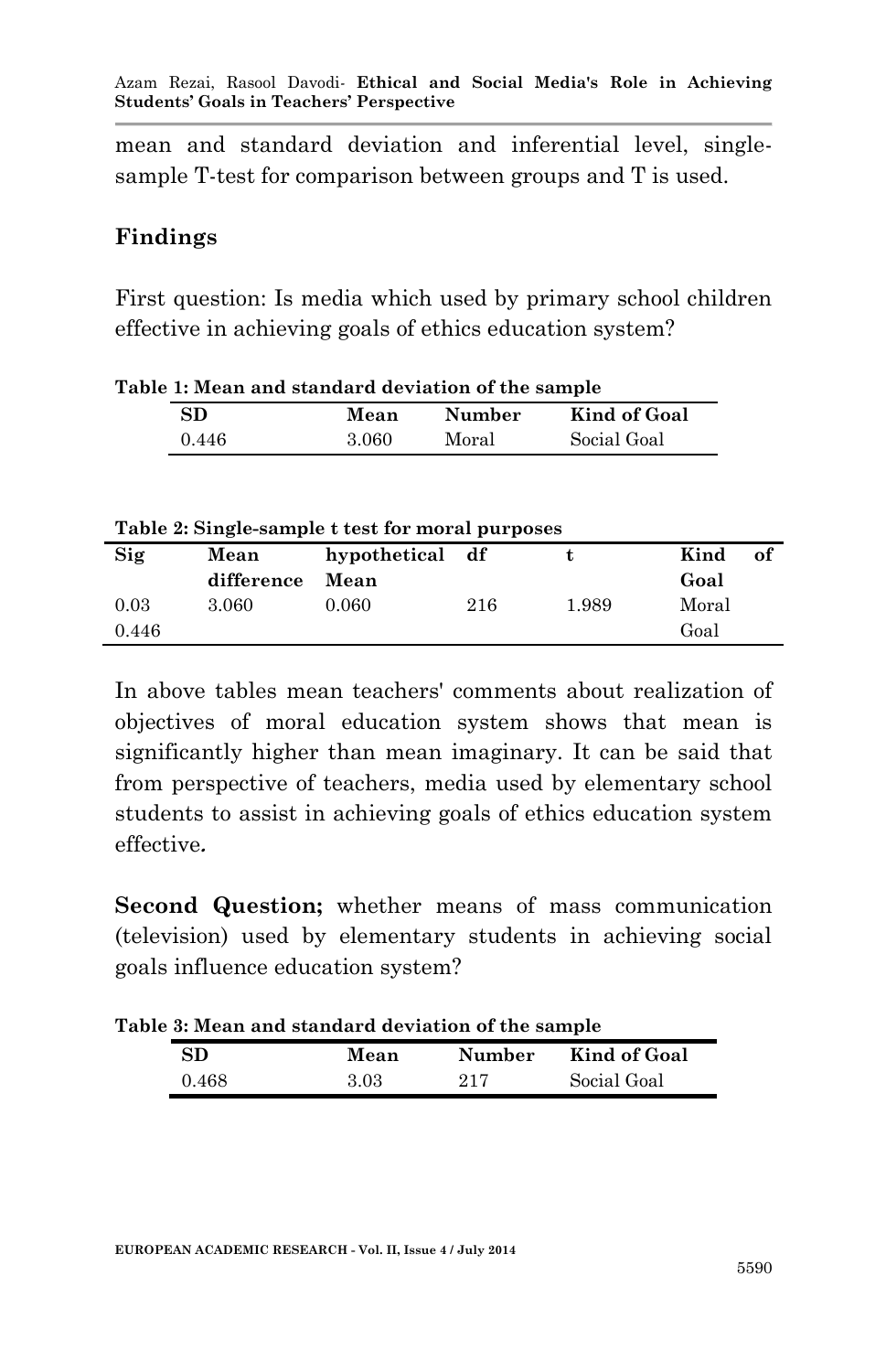Azam Rezai, Rasool Davodi*-* **Ethical and Social Media's Role in Achieving Students' Goals in Teachers' Perspective**

| Table4. one-sample t test for social purposes |       |              |     |       |             |  |
|-----------------------------------------------|-------|--------------|-----|-------|-------------|--|
| Mean                                          | sig.  | hypothetical | df  |       | Kind<br>оf  |  |
| difference                                    |       | Mean         |     |       | Goal        |  |
| 0.30                                          | 0.345 |              | 216 | 0.946 | Social Goal |  |

In tables above average obtained from teachers' comments about realizing social objectives education system shows that there is no significant difference between mean hypothetical.It can be said that from perspective of teachers, media used by elementary students in education system to help achieve social goals ideally are not effective**.**

**Third question:** Do men and women teachers' views about impact of television on aims of education are different?

| Type<br>of<br>target | Gender | Number | Mean   | SD    | т        | df      | Sig.  |
|----------------------|--------|--------|--------|-------|----------|---------|-------|
| Moral                | female | 145    | 3.0122 | 0.487 | $-2.272$ | 215     | 0.029 |
| purpose              |        |        |        |       |          |         |       |
|                      | male   | 72     | 3.157  | 0.332 | $-2.571$ | 194.1   |       |
| Social goals         | female | 145    | 2.997  | 0.47  | $-1.469$ | 215     | 0.731 |
|                      |        |        |        |       |          |         |       |
|                      | male   | 72     | 3.096  | 0.458 | $-1.483$ | 145.227 |       |

**Table 5: Mean and SD groups and independent t-test results regarding comparison of them**

The above table shows parameters those males than females' perspective on impact of television on achieving goals of moral education is significantly different. As men of media's role in helping to achieve goals of moral education than women have mentioned. In contrast, this result is not true for social goals of education. Above table shows that results were significantly different between two groups' views on effects of television on social goals of education do not exist. In other words, role of women and men on television, goal is same **.**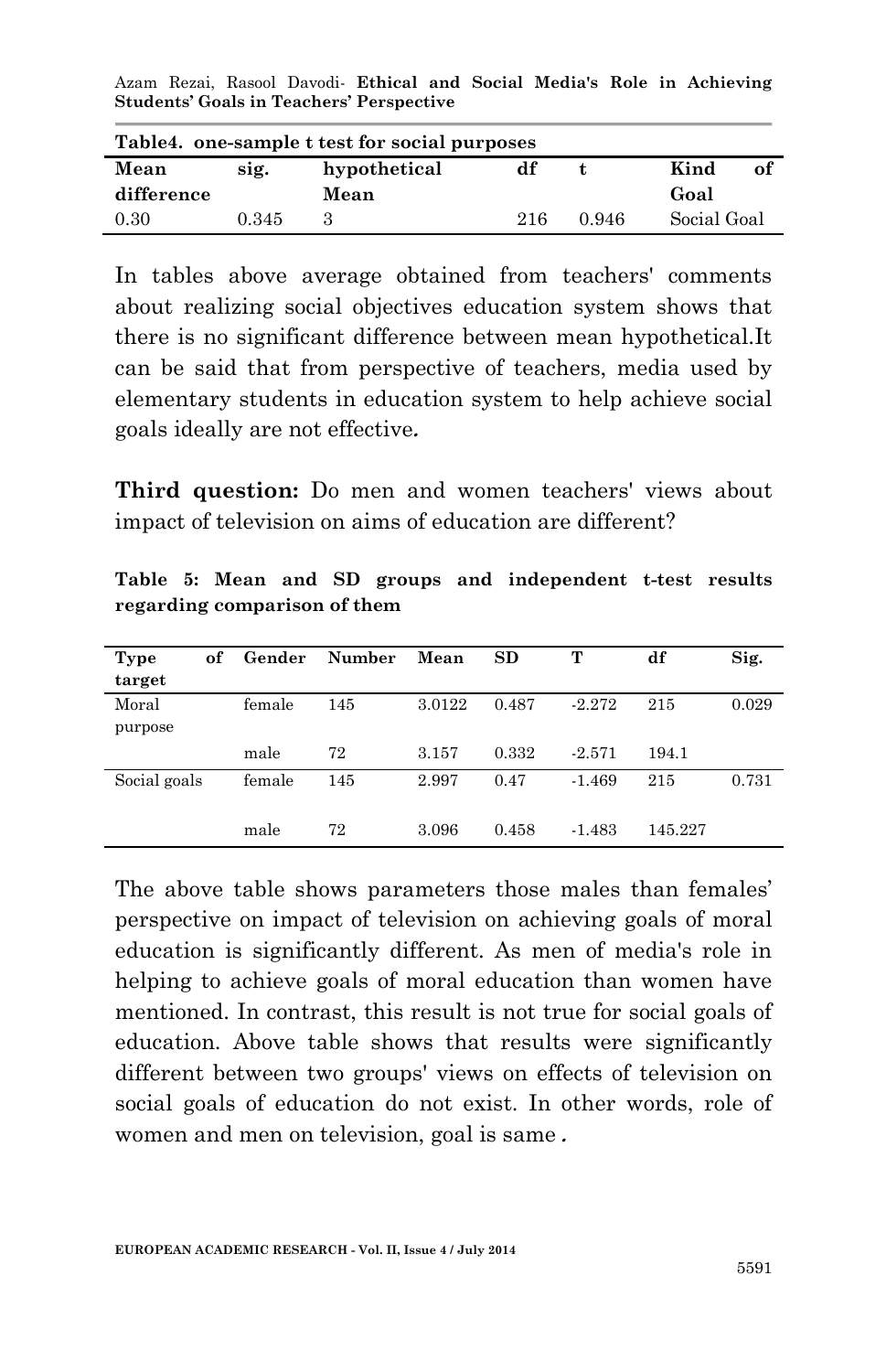## **Discussion and Conclusion**

According to George Gerbner (1980) rise of mass media brought new cultural force for educational functions that can compete with school functions, although no doubt more efficient means of communication that led to formation of a strong educational system, new media is a new concept that will train a teacher and student is different (Olson, 1998). In many cases mothers complain that their children watching television is so immersed in school work be riddled into oblivion. Basic school children through TV victimization leisure is attractive because it achieves forced to perform school work, mind becomes sad face and this can cause Ashmyzaz later he provided course work (Sarokhani, 2003).

Results of this study showed that from teachers' point of view, Islamic Republic of Iran Broadcasting moral education in conformity with objectives of its programs have been successful but have not been successful in adapting to social goals.In particular, present status of women teachers, higher expectations than men about role of television has moral purpose of education. Hence it is necessary to look into objectives and functions of managers and practitioners in this field have outlets.

It should be noted that in recent years, useful and appreciated by IRIB officials to fix vulnerabilities and gaps in provision of programs for children have been conducted. Including launch of a dynamic network of foster children and other channels can all be aimed at enriching children's programs, but this was not enough, and conformity with objectives of education and training programs need to be serious reflection and review. In order to improve quality and quantity of production and coordination with state education system considering dangers and problems posed strategies and suggestions are offered below: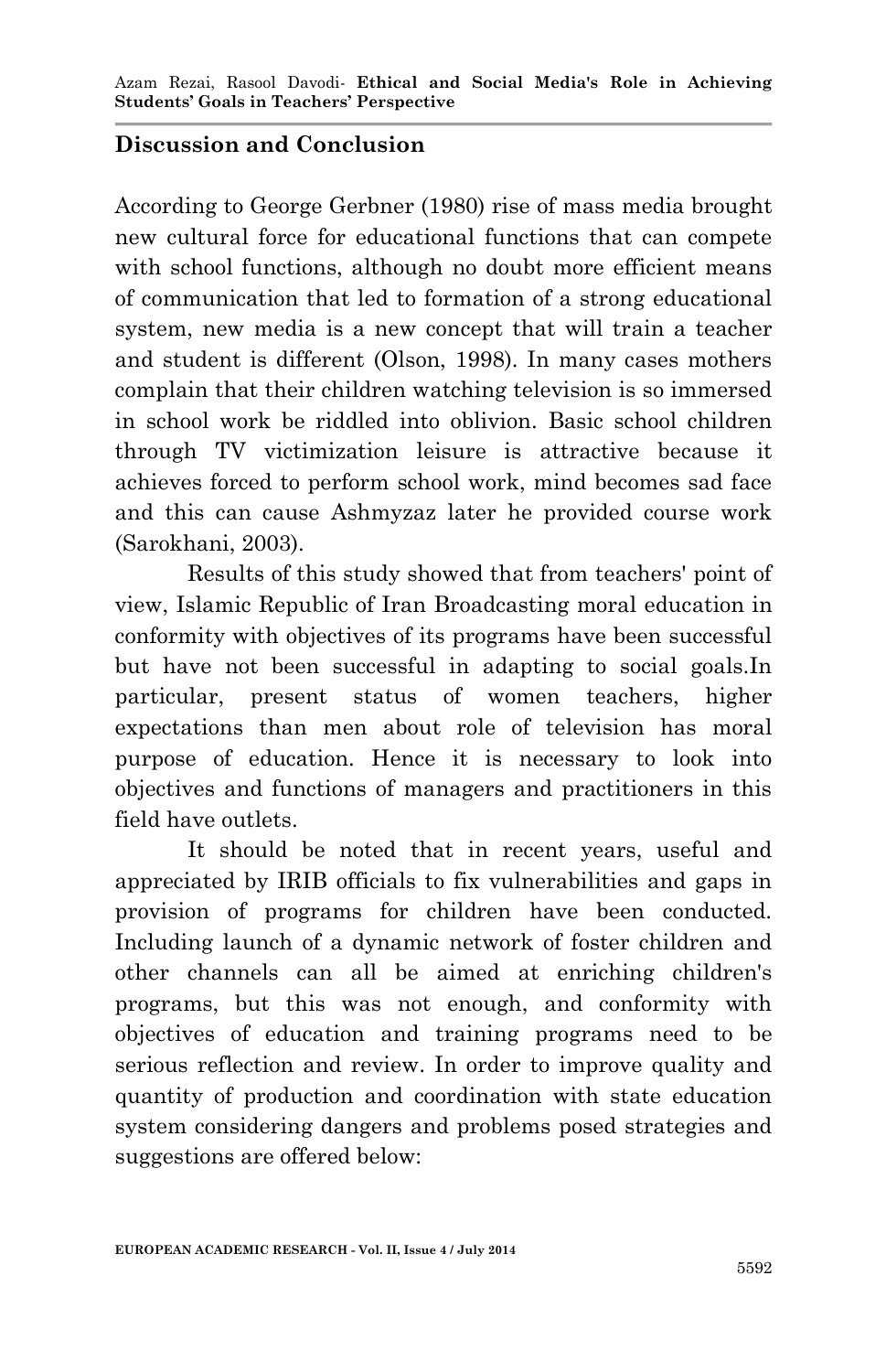### **A) At macro level**

- 1. Culture of importance and necessity of developing and producing programs consistent with goals of education
- 2. Support senior managers in making plans with targets at all levels of school education should be coordinated.
- 3. Designed to fit document aims to teach all fundamental transformation of education.
- 4. According to vision of providing education programs for children and teens.
- 5. Production of strong human emotions in applications that it can be displayed.

## **B) At level of moral purpose**

- 1. Plan that repeated viewings of substance to be irreversible, reflecting a particular worldview and that worldview leads implanted in children as viewers.
- 2. Gadgets Sound and Vision with authorities responsible for provision of education and children's programs
- 3. Main character education programs primarily for teachers and administrators.
- 4. According to Iranian culture in dubbing movies, cartoons and external programs.

## **C) At level of social goals**

- 1. Determine important components involved in manufacturing, supplying and manufacturing applications.
- 2. Revision of social programs for children.
- 3. Festival of children's television programs in order to achieve goals.
- 4. Use new and creative expressions and movements of actors in order to strengthen social goals for children.
- 5. Character building programs, because children feel Modeling.
- 6. Induction training purposes through fictional characters popular with children.
- 7. Prepare child is able to reproduce content-pay content.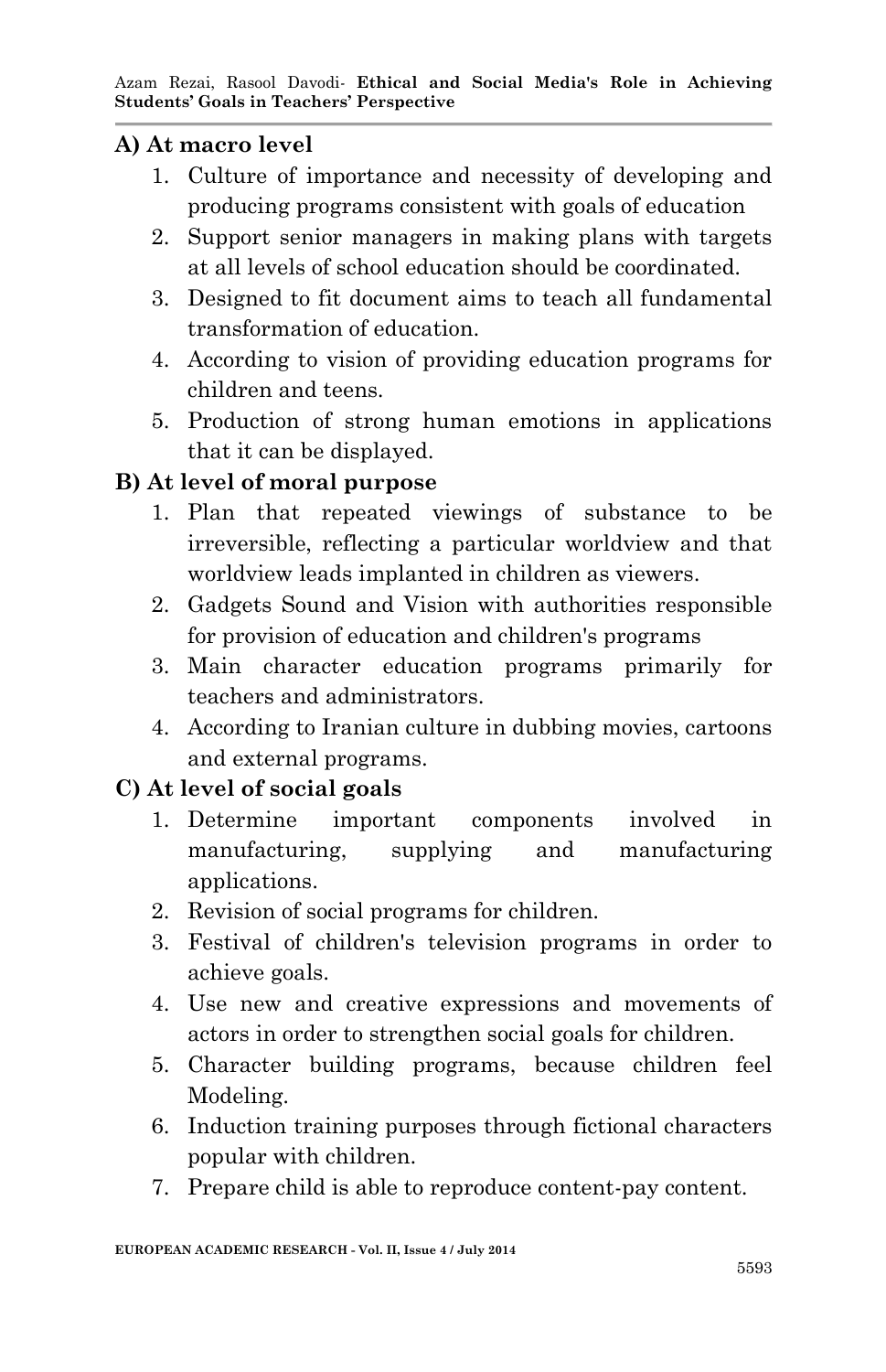#### **REFERENCES**

- Abrams, Mark. 1956. *Child Audiences for Television In Great Britain*. Journ**،** Quart.
- Atkinson, David and Raboy, Mark. 2005. *Radio-television public service challenges of twenty-first century.* Translated by M. Saqib Far. Soroush Press.
- Dour-Ame. 1995. *TV and children*. Translated by Ali Rostami. Soroush Press.
- Himmelweit, Hilde, A.N. Openheim, and Pamela Vince. 1958. *Television and The Child*. Published for The Nuffield Foundation. London: Oxford.
- Hornik, R. 1981. "Out-of- school Television and schooling: Hypotheses and methods." *Review of Educational Research.*
- Hakim, Ara and Muhammad Ali. 2009. *Media psychology, with an emphasis on television, children and adolescents.* Written, compiled and translated. Winter, IRIB School Press.
- Iran's Research Center IRIB. 2011. "Surveys of children 5 to 10 years on radio and television programs in spring, summer, autumn, winter." IRIB Tehran and 32 city center**.**
- Jackson Harris, Richard. 2011. *Cognitive psychology of mass communication.* Translation: Hasan Assad zadeh, Ismail Sadipour and Manijeh Shahbaz Khan. Tehran: Research Center of Islamic Republic of Iran Broadcasting.
- Keith T. Z., Reimers T. M., Fehrman P.G., Pottsbaum, S.M., and Aubey L.W. 1986. "Parental Involvement. Homework and T.v. Time: Direct and Indirect Effects on High school Achievement." *Journal of educational Psychology.*
- Rafi-Pour, F. 1999. *Media and changing social values*. Ketab Afra publication.